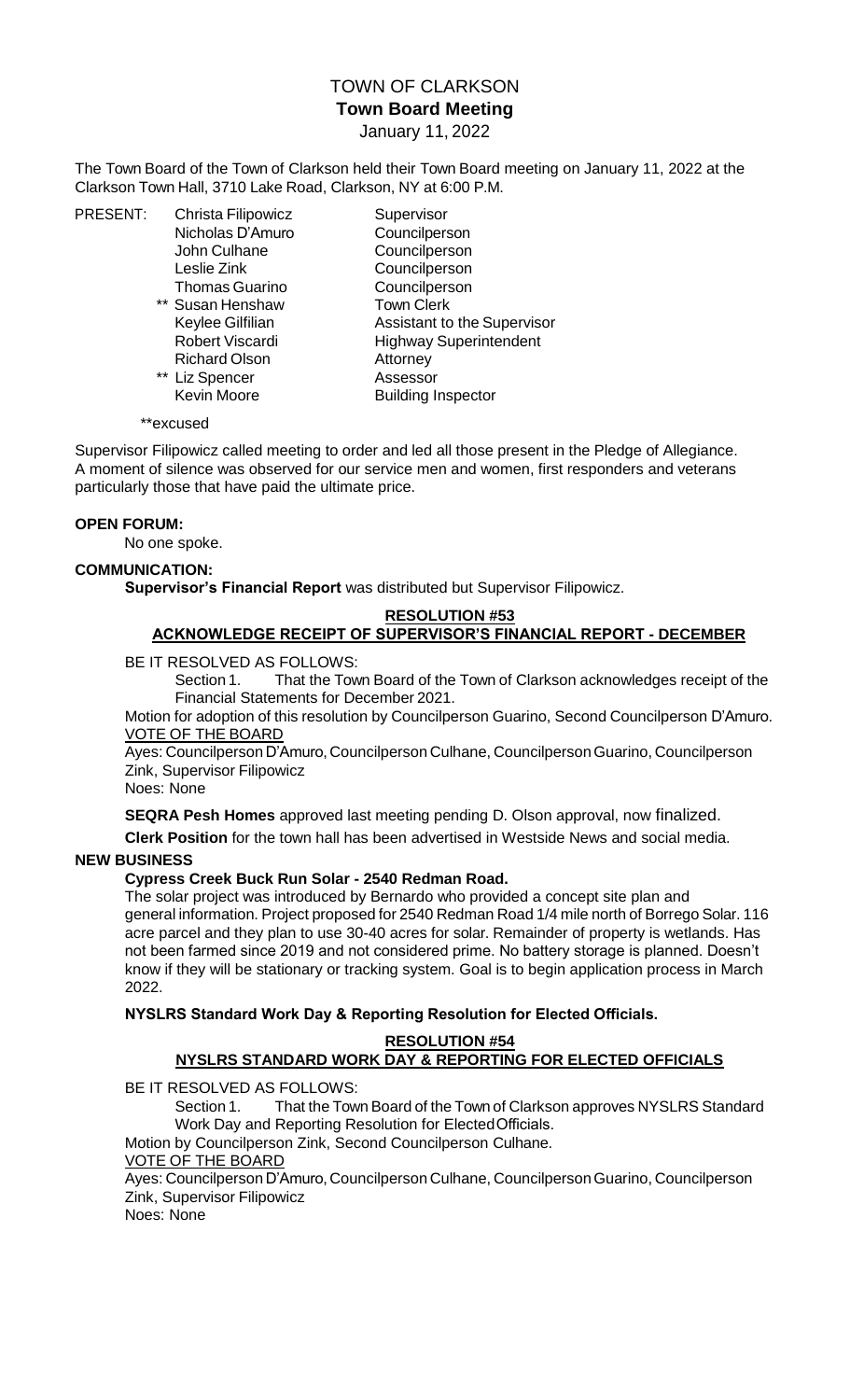**Introduction of 2022 Local Law #1 -** Residency of Appointed Deputy Town Clerk

#### **RESOLUTION #55**

## **LOCAL LAW #1 2022 RESIDENCY OF APPOINTED DEPUTY TOWN CLERK**

BE IT RESOLVED AS FOLLOWS:

Section 1. That the Town Board of the Town of Clarkson calls for a **Public Hearing** on Local Law #1 - 2022 - Residency of Appointed Deputy Town Clerk for Tuesday, January 25, 2022 at 6PM.

Motion by Councilperson Guarino, Second Councilperson D'Amuro.

VOTE OF THE BOARD

Ayes: Councilperson D'Amuro, Councilperson Culhane, Councilperson Guarino, Councilperson Zink, Supervisor Filipowicz

Noes: None

**Introduce Local Law #2 - 2022** Residency of Appointed Court Clerk

### **RESOLUTION #56 LOCAL LAW #2 2022 - RESIDENCY OF APPOINTED COURT CLERK**

BE IT RESOLVED AS FOLLOWS:

Section 1. That the Town Board of the Town of Clarkson calls for a **Public Hearing** on Local Law #2 - 2022 - Residency of Appointed Court Clerk for Tuesday, January 25, 2022 at 6PM.

Motion by Councilperson Zink, Second Councilperson Culhane.

VOTE OF THE BOARD

Ayes: Councilperson D'Amuro, Councilperson Culhane, Councilperson Guarino, Councilperson Zink, Supervisor Filipowicz

Noes: None

**Introduce Local Law #3 - 2022** Residency of Appointed Deputy Court Clerk

### **RESOLUTION #57**

# **LOCAL LAW #3 2022 - RESIDENCY OF APPOINTED DEPUTY COURT CLERK**

BE IT RESOLVED AS FOLLOWS:

Section 1. That the Town Board of the Town of Clarkson calls for a **Public Hearing** on Local Law #3 - 2022 - Residency of Appointed Deputy Court Clerk for Tuesday, January 25, 2022 at 6PM.

Motion by Councilperson Guarino, Second Councilperson D'Amuro.

VOTE OF THE BOARD

Ayes: Councilperson D'Amuro, Councilperson Culhane, Councilperson Guarino, Councilperson Zink, Supervisor Filipowicz

Noes: None

**Introduce Local Law #4 - 2022** Establish Stop Signs on Wellington Woods Drive South, Gilmore Road and Leanna Cresent, and Gilmore Road and Amy Lane.

## **RESOLUTION #58**

## **LOCALLAW#4 2022-ESTABLISHSTOPSIGNSONWELLINGTONWOODSSOUTH, GILMORE ROAD & LEANNACRESENT, ANDGILMORE ROAD & AMYLANE**

BE IT RESOLVED AS FOLLOWS:

Section 1. That the Town Board of the Town of Clarkson calls for a **Public Hearing** for stop signs on Wellington Woods South, Gilmore Road and Leanna Cresent, and Gilmore Road & Amy Lane for Tuesday, January 25, 2022.

Motion by Councilperson Guarino, Second Councilperson Culhane.

VOTE OF THE BOARD

Ayes: Councilperson D'Amuro, Councilperson Culhane, Councilperson Guarino, Councilperson Zink, Supervisor Filipowicz

Noes: None

**Purchase of 2022 Chevy Silverado 1500 LTD** by the Highway Department as budgeted.

**RESOLUTION #59**

## **HIGHWAY PURCHASE OF 2022 CHEVROLET SILVERADO 1500 LTD**

BE IT RESOLVED AS FOLLOWS:

Section 1. That the Town Board of the Town of Clarkson approves the purchase of a 2022 Chevrolet Silverado 1500 LTD.

Motion by Councilperson D'Amuro, Second Councilperson Culhane. VOTE OF THE BOARD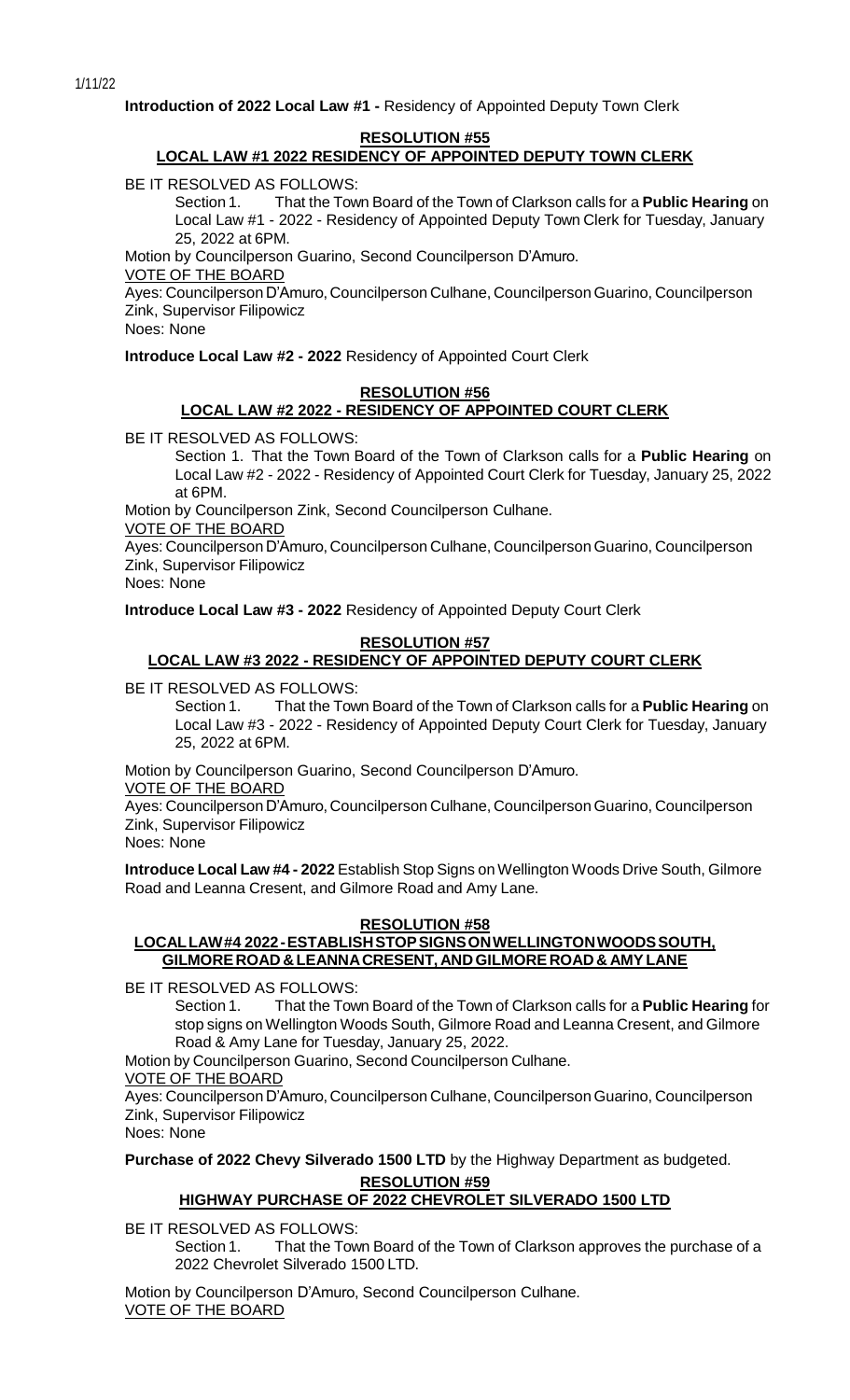1/11/22

Ayes: Councilperson D'Amuro, Councilperson Culhane, Councilperson Guarino, Councilperson Zink, Supervisor Filipowicz Noes: None

**Approvalof contracts as reviewedby AttorneyDickOlson**forEFPRfor UnifiedCourtAudit and Accounting Services, Coverall Cleaning, EAPWorkforce Solutions, SVHB Auditors, and Hoffman Hanniifin.

#### **RESOLUTION #60 EFPR, COVERALL CLEANING, EAP WORKFORCE SOLUTIONS, SVHB AUDITORS, HOFFMAN HANNIFIN**

BE IT RESOLVED AS FOLLOWS:

Section 1. That the Town Board of the Town of Clarkson approves contracts for for EFPR for Unified Court Audit and Accounting Services, Coverall Cleaning, EAP Workforce Solutions, SVHB Auditors, and Hoffman Hannifin.

Motion by Councilperson Zink, Second Councilperson Culhane.

VOTE OF THE BOARD

Ayes: Councilperson D'Amuro, Councilperson Culhane, Councilperson Guarino, Councilperson Zink, Supervisor Filipowicz

Noes: None

**Association of Towns -** Certificate of Designation of Councilman Tom Guarino.

# **RESOLUTION #61 ASSOCIATION OF TOWNS CERTIFICATE OF DESIGNATION**

BE IT RESOLVED AS FOLLOWS:

Section 1. That the Town Board of the Town of Clarkson designates Councilman Tom Guarino as delegate to the Association ofTowns.

Motion by Councilperson Culhane, Second Councilperson Zink.

VOTE OF THE BOARD

Ayes: Councilperson D'Amuro, Councilperson Culhane, Councilperson Guarino, Councilperson Zink, Supervisor Filipowicz

Noes: None

### **OLD BUSINESS**

**Intent to Apply** for Rural Development Grant due to delays at Rural Development and two previous notices have expired.

### **RESOLUTION #62 INTENTTOAPPLY-RDGRANT**

BE IT RESOLVED AS FOLLOWS:

Section 1. That the Town Board of the Town of Clarkson has applied for Rural Development Grant for Townwide Water District, and notices have expired. A legal notice will include an "Intent to Apply".

Motion by Councilperson Zink, Second Councilperson Culhane.

### VOTE OF THE BOARD

Ayes: Councilperson D'Amuro, Councilperson Culhane, Councilperson Guarino, Councilperson Zink, Supervisor Filipowicz

Noes: None

### **REPORTS**

SUPERVISOR FILIPOWICZ

- Work continues with SWBR on town hall renovation. Lu Engineers is doing environmental inspections and a site survey.
- Rang the Salvation Army Bell at Walmart with Leslie Zink, Susan Henshaw, Tom Guarino.
- Attended December 13 meeting of the Comprehensive Plan. Posted the materials for the Open House January 27 6-7PM and the Public Hearing at 7PM.
- Provided two more Covid Test Kit distributions on December 11 and 31. Thanks to attorney Dick Olson for initiating the New Years Eve distribution and volunteering to work it with me and Pat Didas. Residents may pick up kits at the Town Hall with ID.
- Dick, Bob, and I have had two more meetings with NYSERDA regarding the Build Ready Program application for solar at the rear of Transfer Station property. I've shared the proposed maps with the town board. Dick is reviewing Lease-Option Agreement. We have not been selected yet however conversations continue.
- Attended the Town Gown Meeting hosted by SUNY Brockport and shared what is going on in Clarkson and discussed the Cannabis Legislation from Clarkson's perspective.
- I wanted to thank all who worked so hard while the Town Hall had to close for illness. Kevin Moore who held down for the fort with me throughout the holidays, and to Dick for his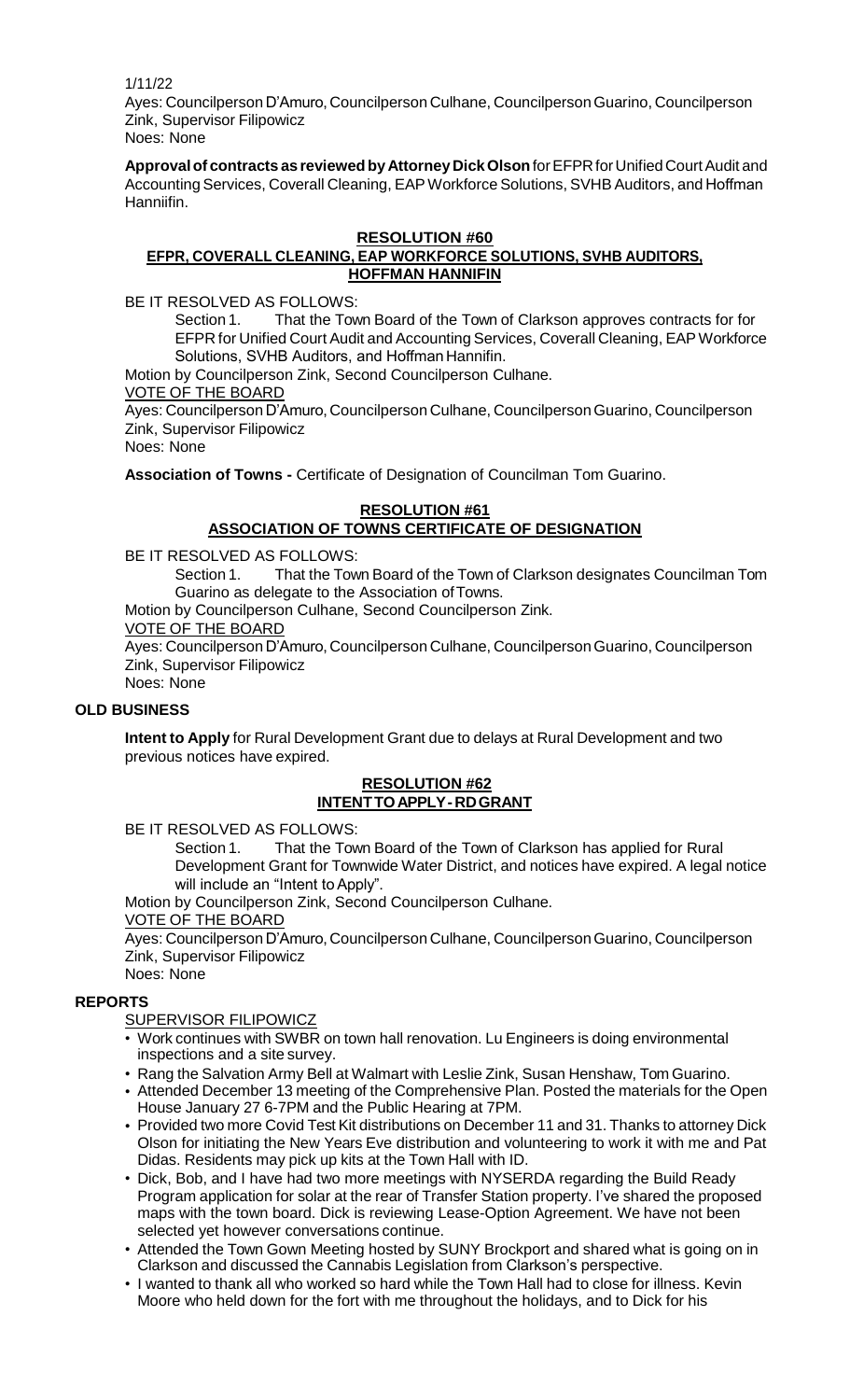assistance with all aspects of municipal projects and legal responsibilities that we were able to keep moving forward. Keylee Gilfilian for going above and beyond and running the Town Clerk's Office as well as mine after she herself recovered. She continues to work both jobs, dusting off her prior town clerk experience. We'll continue with reduced hours, closed for the lunch hour to give our staff time for administrative duties and time away from their desks. We've advertised for a clerk to assist us. Anna Beardslee has also been a tremendous asset, helped in many ways all while keeping the support boards and builders/developers all moving ahead while Town Hall was closed. The Highway has also been working short staffed throughout the weekend storm. Town Clerk and Assessor remain onleave.

### COUNCILPERSON CULHANE

• Completed the two-day Association of Towns training for newly elected officials. A lot of good information on responsibilities.

### COUNCILPERSON ZINK

• Provided details of the Comprehensive Plan Open House (6-7PM) and Pubic Hearing (7PM) scheduled for January 28 at the Stanley Pogrowszewski Courthouse. The draft plan will be reviewed and finalized after these meetings.

### COUNCILPERSON D'AMURO

- Will be taking the Association of Towns Training this weekonline/
- Introduce plans to look into ways of providing mental health support to veterans, and wants to bring services here to Clarkson. Has initiated calls to Buffalo Veterans and will reach out to Rochester Veterans Assoc as well.

### SUPERINTENDENT VISCARDI

- Reports that HWY brought in \$130,861.43 in 2021 so far.
- Trucks covered 8565 lane miles in November/December and used 412 tons of salt/
- Would like to sell stainless steel salter at the next auction. Can no longer use as truck it was on is gone. May get \$1500-2000.

# **RESOLUTION #63**

# **AUTHORIZE SALE OF STAINLESS STEEL SALT SPREADER AT AUCTION**

BE IT RESOLVED AS FOLLOWS:

Section 1. That the Town Board of the Town of Clarkson approves the sale of the stainless steel salt spreader at auction in January or February.

Motion by Councilperson Zink, Second Councilperson Culhane.

### VOTE OF THE BOARD

Ayes: Councilperson D'Amuro, Councilperson Culhane, Councilperson Guarino, Councilperson Zink, Supervisor Filipowicz

Noes: None

### BUILDING INSPECTOR MOORE

• Completing Annual Report for Stormwater

• 40 Fire Inspection Notices being mailed.

# **RESOLUTION #64 MINUTES - SPECIAL MEETING DECEMBER 28,2021**

BE IT RESOLVED AS FOLLOWS:

Section 1. That the Town Board of the Town of Clarkson approves the minutes of the Special Meeting December 28, 2021.

Motion by Councilperson Zink, Second Councilperson Culhane.

VOTE OF THE BOARD

Ayes: Councilperson D'Amuro, Councilperson Culhane, Councilperson Guarino, Councilperson Zink, Supervisor Filipowicz Noes: None

## **RESOLUTION #65**

## **MINUTES - ORGANIZATIONAL MEETING - JANUARY 3, 2022**

BE IT RESOLVED AS FOLLOWS:

Section 1. That the Town Board of the Town of Clarkson approves the minutes of the Organizational Meeting of January 3, 2022.

Motion by Councilperson Guarino, Second Councilperson Culhane.

### VOTE OF THE BOARD

Ayes: Councilperson D'Amuro, Councilperson Culhane, Councilperson Guarino, Councilperson Zink, Supervisor Filipowicz

Noes: None